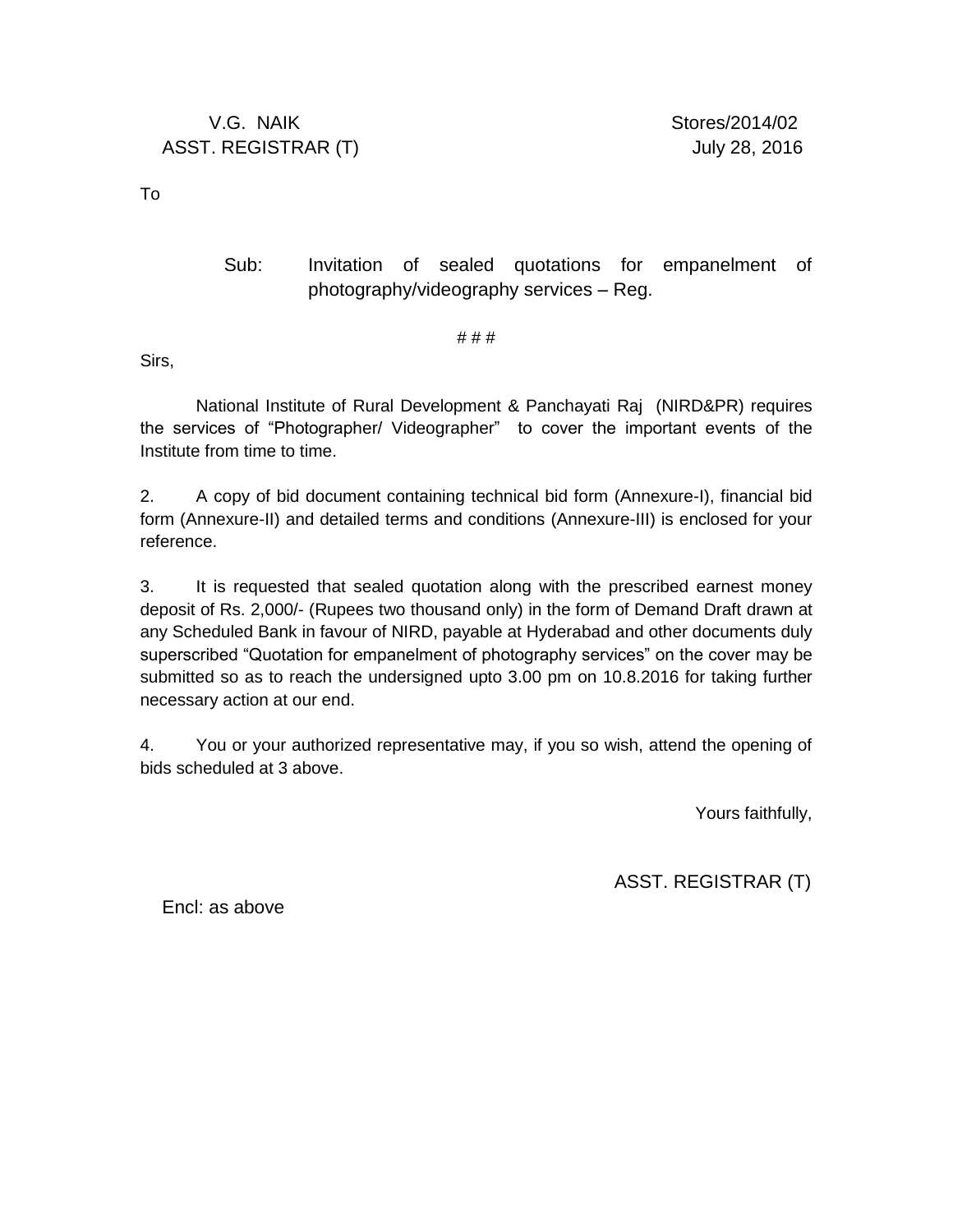#### **Annexure-I**

#### *NATIONAL INSTITUTE OF RURAL DEVELOPMENT & PANCHAYATI RAJ*

## (Ministry of Rural Development, Government of India) **Rajendranagar, Hyderabad – 500 030.**

### **QUOTATION FOR EMPANELMENT OF PHOTOGRAPHER SERVICES**

#### **QUOTATION**

From:

To

The Asst. Registrar (T) National Institute of Rural Development & Panchayati Raj Rajendranagar, Hyderabad-500030.

Madam,

Sub: - Quotation for empanelment of photographer services - Reg.

#### …

#### **PART – I: TECHNICAL BID**

- 1. Name and Address of the Bidder :
- 2. Telephone No. **:**  $\qquad \qquad$  :
- 3. Fax No. :
- 4. Month and year of establishment of the firm
- 5. Name of three major customers preferably govt. agencies to whom such services were provided during the preceeding three years:
	- i) ii)
	- iii)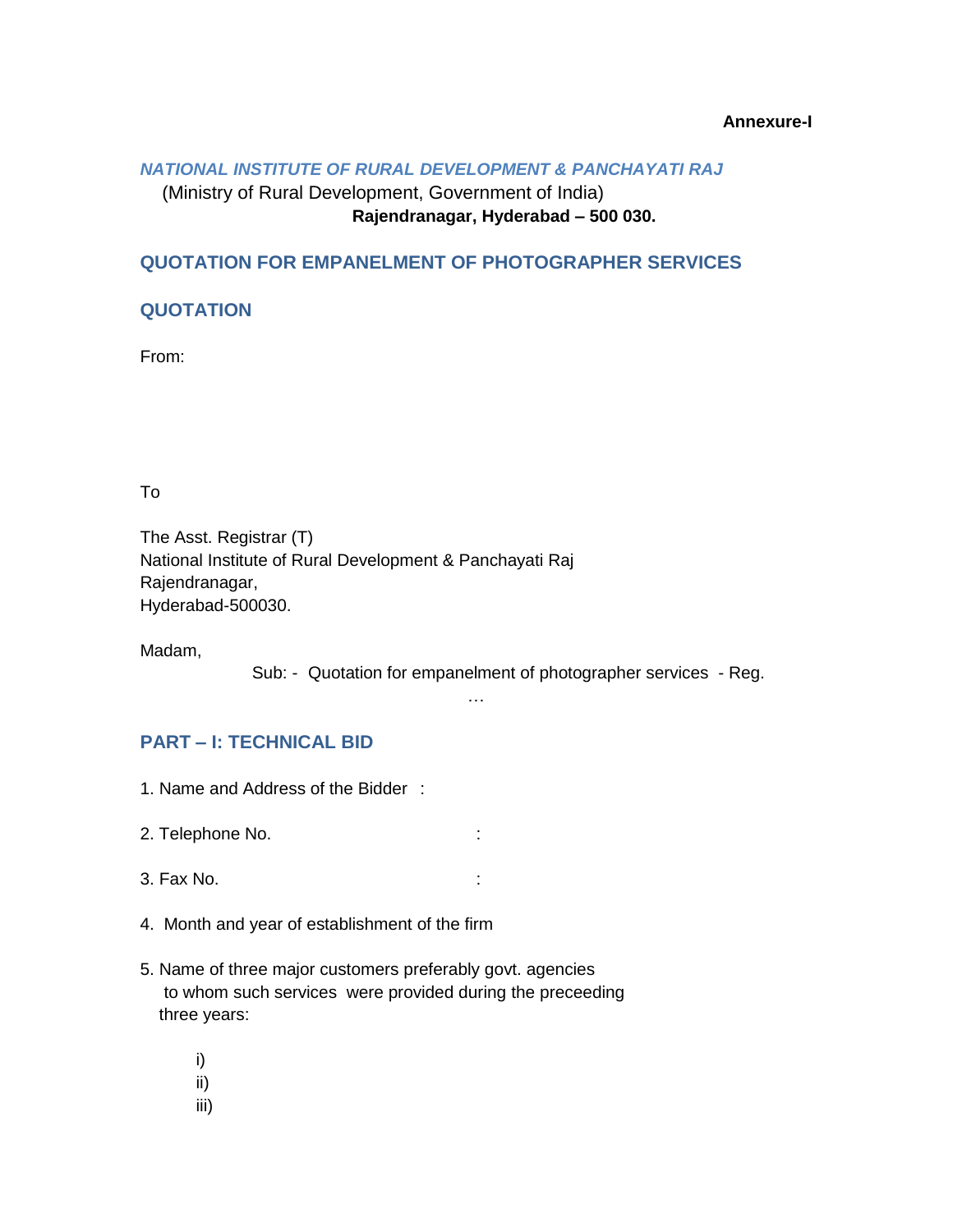6. Annual turnover during: -

| 2013-2014 | Rs. |
|-----------|-----|
| 2014-2015 | Rs. |
| 2015-2016 | Rs. |

7. EMD Details:

| 7. EMD Details: | D. D. No. ________________________ |  |
|-----------------|------------------------------------|--|
|                 |                                    |  |
|                 | Amount Rs. 2,000/-                 |  |
|                 | Bank: _______________________      |  |
|                 | Branch: <b>Example</b>             |  |

SIGNATURE OF THE BIDDER & STAMP

Date: \_\_\_\_\_\_\_\_\_\_\_\_\_\_\_\_\_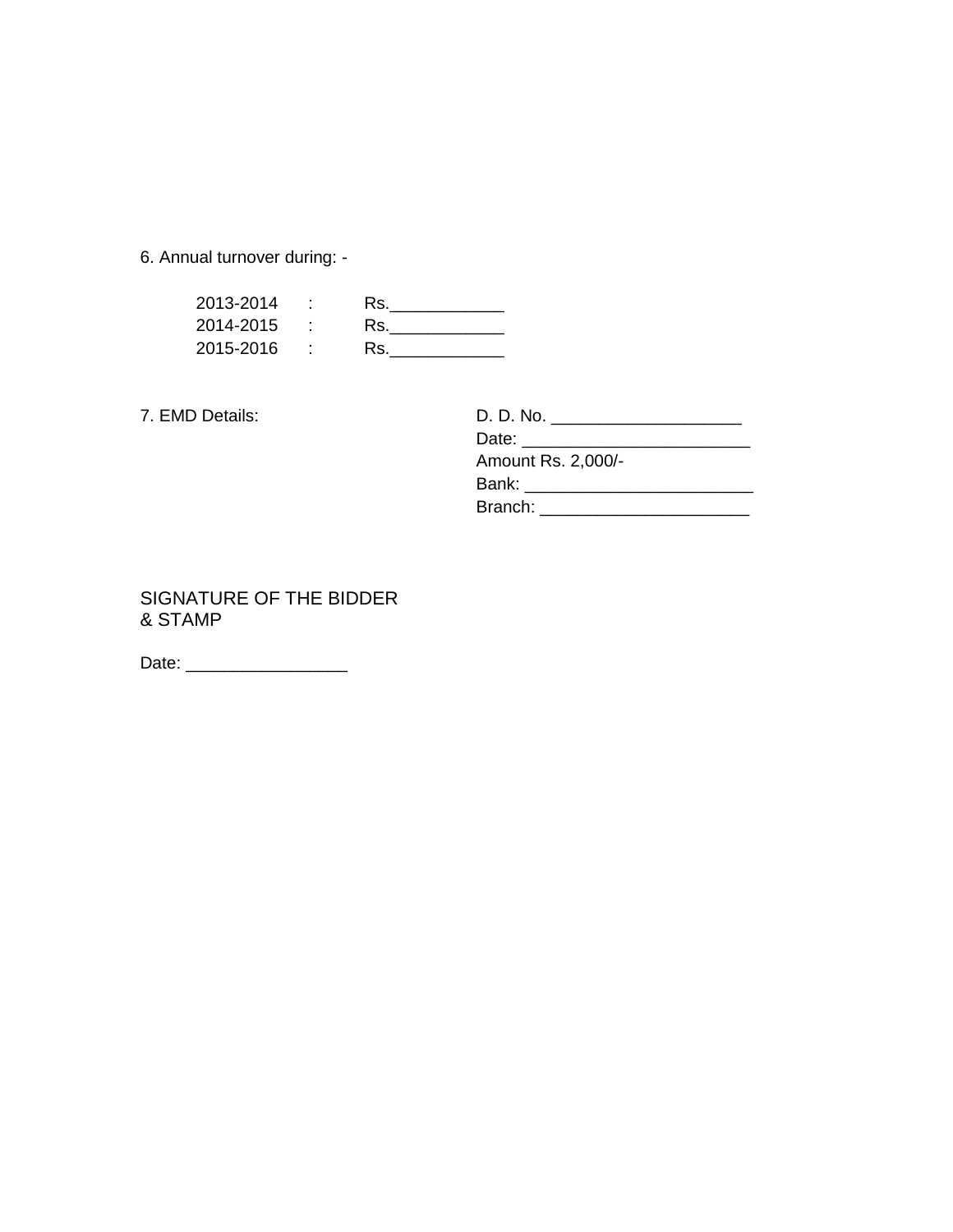#### **FINANCIAL BID**

I / We hereby offer the following rates for taking photographs at NIRD and supply of different size photographs as indicated below:

| SI.                                                             | Description of the item                                                |                | Rate quoted (Rs)      |  |  |  |  |  |  |
|-----------------------------------------------------------------|------------------------------------------------------------------------|----------------|-----------------------|--|--|--|--|--|--|
| No.                                                             |                                                                        | Qty.           | In figures   In words |  |  |  |  |  |  |
| A. Inhouse i.e. NIRDPR photographer will take photograph - only |                                                                        |                |                       |  |  |  |  |  |  |
| printing needs to be done by the vendor)                        |                                                                        |                |                       |  |  |  |  |  |  |
| 1.                                                              | Printing and supply of different size                                  |                |                       |  |  |  |  |  |  |
|                                                                 | photographs                                                            |                |                       |  |  |  |  |  |  |
|                                                                 | - 4" X 6" size                                                         | 1              |                       |  |  |  |  |  |  |
|                                                                 | - 8" 12" size                                                          |                |                       |  |  |  |  |  |  |
|                                                                 | - 12" X 10" size                                                       | 1              |                       |  |  |  |  |  |  |
|                                                                 | - 12" X 18" size                                                       |                |                       |  |  |  |  |  |  |
| 2.                                                              | Printing of digital / negative 4" X 6" size                            |                |                       |  |  |  |  |  |  |
| 3.                                                              | Passport size 4 copies                                                 |                |                       |  |  |  |  |  |  |
| 4.                                                              | Charges extra passport size photos (4                                  |                |                       |  |  |  |  |  |  |
|                                                                 | copies)                                                                |                |                       |  |  |  |  |  |  |
| 5.                                                              | Video coverage with 3 CCD cameras                                      |                |                       |  |  |  |  |  |  |
|                                                                 | (DVD quality) - editing, titles, dubbing                               |                |                       |  |  |  |  |  |  |
|                                                                 | for event/half day coverage - final output                             |                |                       |  |  |  |  |  |  |
|                                                                 | should be delivered in DVD format                                      |                |                       |  |  |  |  |  |  |
|                                                                 | Rate for one hour                                                      |                |                       |  |  |  |  |  |  |
|                                                                 | Rate for half a day                                                    |                |                       |  |  |  |  |  |  |
|                                                                 | Rate for full day                                                      |                |                       |  |  |  |  |  |  |
| 6.                                                              | 3 CCD camera (DVD quality) - editing,                                  |                |                       |  |  |  |  |  |  |
|                                                                 | titles, dubbing for event/full<br>day                                  |                |                       |  |  |  |  |  |  |
|                                                                 | coverage) - final output should be                                     |                |                       |  |  |  |  |  |  |
|                                                                 | delivered in DVD format.                                               |                |                       |  |  |  |  |  |  |
|                                                                 | B. Both i.e. Vendor will take photograph and printing also needs to be |                |                       |  |  |  |  |  |  |
|                                                                 | done by them                                                           |                |                       |  |  |  |  |  |  |
| 1.                                                              | Printing and supply of different size                                  |                |                       |  |  |  |  |  |  |
|                                                                 | photographs                                                            |                |                       |  |  |  |  |  |  |
|                                                                 | - 4" X 6" size                                                         | 1              |                       |  |  |  |  |  |  |
|                                                                 | - 8" 12" size                                                          | 1              |                       |  |  |  |  |  |  |
|                                                                 | - 12" X 10" size                                                       | 1              |                       |  |  |  |  |  |  |
|                                                                 | - 12" X 18" size                                                       |                |                       |  |  |  |  |  |  |
| 2.                                                              | Printing of digital / negative 4" X 6" size                            | 1              |                       |  |  |  |  |  |  |
| 3.                                                              | Passport size 4 copies                                                 | $\overline{4}$ |                       |  |  |  |  |  |  |
| 4.                                                              | Charges extra passport size photos (4                                  |                |                       |  |  |  |  |  |  |
|                                                                 | copies)                                                                |                |                       |  |  |  |  |  |  |
| 5.                                                              | Video coverage with 3 CCD cameras                                      |                |                       |  |  |  |  |  |  |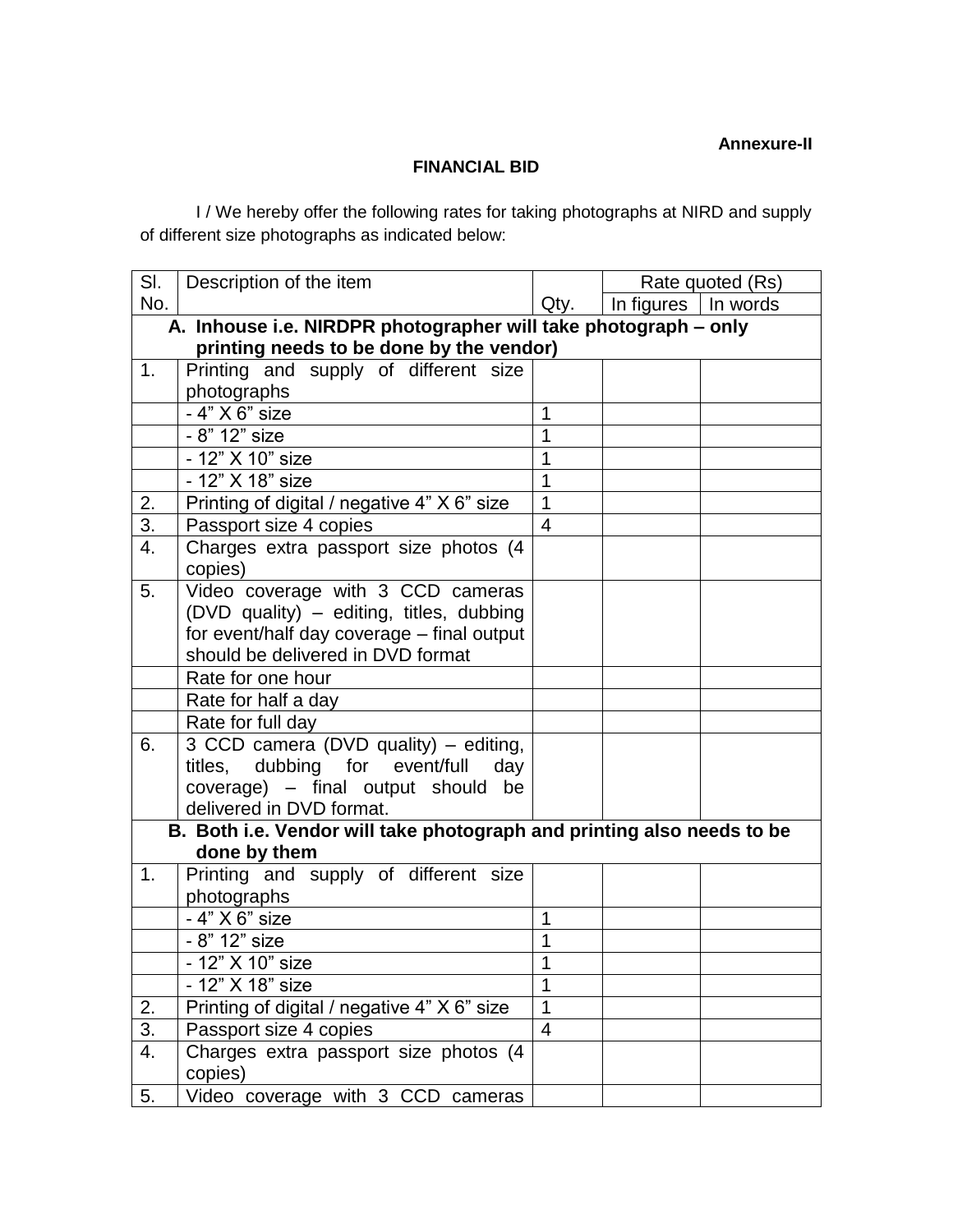|    | (DVD quality) – editing, titles, dubbing   |  |  |
|----|--------------------------------------------|--|--|
|    | for event/half day coverage – final output |  |  |
|    | should be delivered in DVD format          |  |  |
|    | Rate for one hour                          |  |  |
|    | Rate for half a day                        |  |  |
|    | Rate for full day                          |  |  |
| 6. | 3 CCD camera (DVD quality) – editing,      |  |  |
|    | titles, dubbing for event/full day         |  |  |
|    | coverage) – final output should be         |  |  |
|    | delivered in DVD format.                   |  |  |

- **1.** Further, we accept all the terms and conditions of the documents in bid form and this acceptance shall prevail over any other conditions, if any given in our bid.
- **2.** We undertake to provide services even at a short notice. The rates quoted will be valid for one year.

SIGNATURE OF THE BIDDER AND SEAL

Date: Place: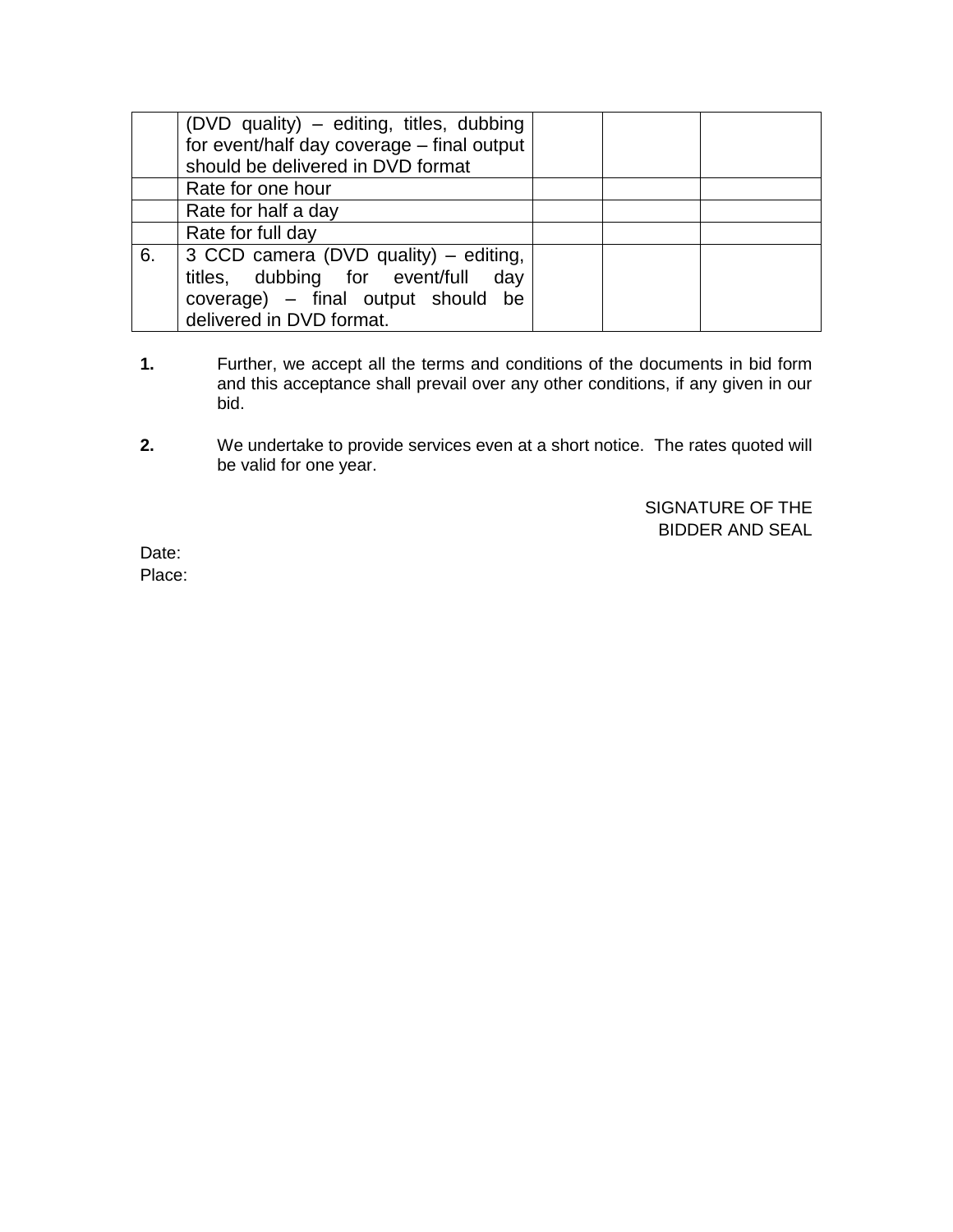# **NATIONAL INSTITUTE OF RURAL DEVELOPMENT & PANCHAYATI RAJ**

(Ministry of Rural Development, Government of India) Rajendranagar, Hyderabad – 500030.

### **QUOTATION FOR EMPANELMENT OF PHOTOGRAPHER SERVICES**

### **TERMS AND CONDITIONS**

## **1. The sealed quotations in two bid system (technical and financial bids in separate covers) for this work are accepted on or before 10.8.2016.**

2. Mere fulfillment of all the stipulations as contained in the document, terms and conditions annexed to the quotation does not confer any right on the bidders to acceptance of their quotation.

3. The bidder should enclose a Demand Draft for **Rs. 2,000/-** (Rupees two thousand only) in favour of Registrar and Director (Admn.), NIRD payable at Hyderabad drawn on any Commercial Bank to the bid document towards EMD. The EMD amount will not carry any interest whatsoever.

4. The successful bidder will be required to pay performance security/security deposit of Rs. 10,000/- (Rupees ten thousand only). The security deposit so collected will not carry any interest.

5. List of Offices/Departments/Institutions where the bidder is already undertaking similar services should be attached.

6. The NIRD reserves the right to forfeit the EMD of empanelled bidder on account of (i) premature withdrawal from the bidding (ii) non-payment of security deposit. The decision of the Director General, NIRD shall be final in this regard.

7. NIRD reserves the right to forfeit the security deposit of the empanelled firm who do not execute the work assigned as per the Work Order. The decision of the Director General, NIRD shall be final in this regard.

8. Penalty is liable to be levied on the empanelled firm which does not execute work according to quality and time limit specified in the Work Order.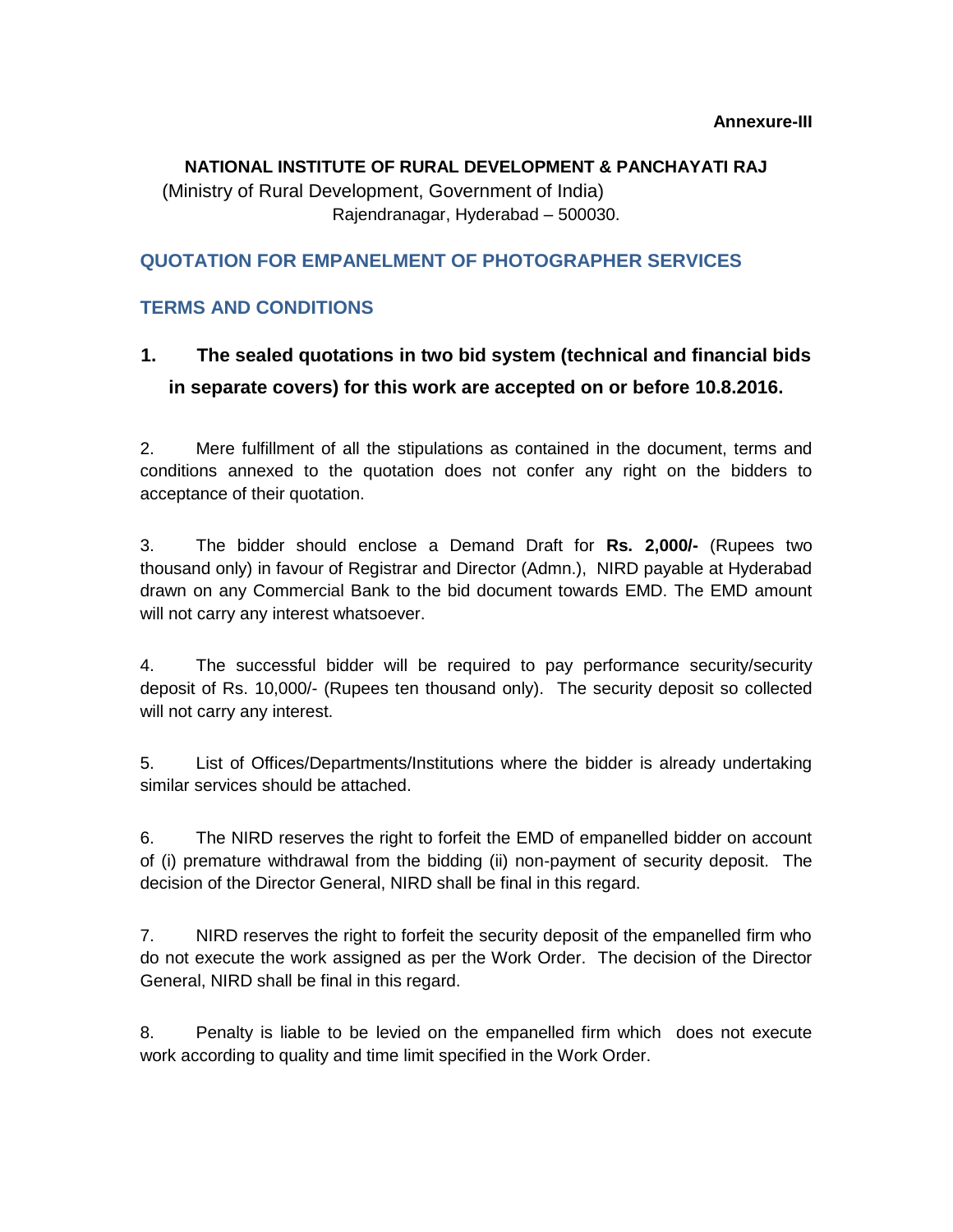9. Corrections, if any, must be attested. All amounts shall be indicated both in words as well as in figures. Where there is difference between the amount quoted in words and figures, amount quoted in words shall prevail.

10. After opening the technical bid, those qualified will be required to present their work i.e. photographs and videos to the Technical Evaluation Committee, who is the authority for according technical qualification.

11. Payment terms are full payment within 30 days from the date of satisfactory completion of photography / video work and on submission of the bill. No advance amount will be paid. Statutory taxes as applicable at source will be deducted from the Bill. All payments will be made by crossed cheque payable at Hyderabad.

12. The successful bidder should cover the photo events at NIRD as and when required as per the instructions of the authorized officer with their own SLR (high resolution) digital camera having 18mm to 105 mm zoom lens (ED lens). Tele lens dedicated flash with strobe lights. After coverage, the photographs will be provided as per required size and are to be delivered along with soft copy / negative at AV section, NIRD with delivery challan and bill. The authorized representative will inform the programmes to be covered from time to time. In case of unavoidable circumstances, if the programme scheduled is cancelled / postponed, the Institute shall not pay any amount for attending such visits by the bidder. The successful bidder should also take group photos of the participants who attending various training programmes at the identified location by the authorized representative of the Institute. It is the responsibility of the bidder to carry required number of chairs (depending on the number of participants) from Lecture Hall to the identified location and to keep them back at same place after taking group photos.

13. The successful bidder should collect CD/exposed film as and when required from the authorized representative of the Institute and deliver the photos on the same day/next as per requirement.

14. The photographs are to be printed on glossy paper, using Kodak/Konica/Fuji paper chemicals with accurate colours. The photos/video cassettes are to be delivered at Audio Visual Section on the next day.

15. The bidder should attend the coverage of photography even at short notices also.

16. Group photographs should be given with course title and if required the names of the participants as given by Audio Visual Section in soft form.